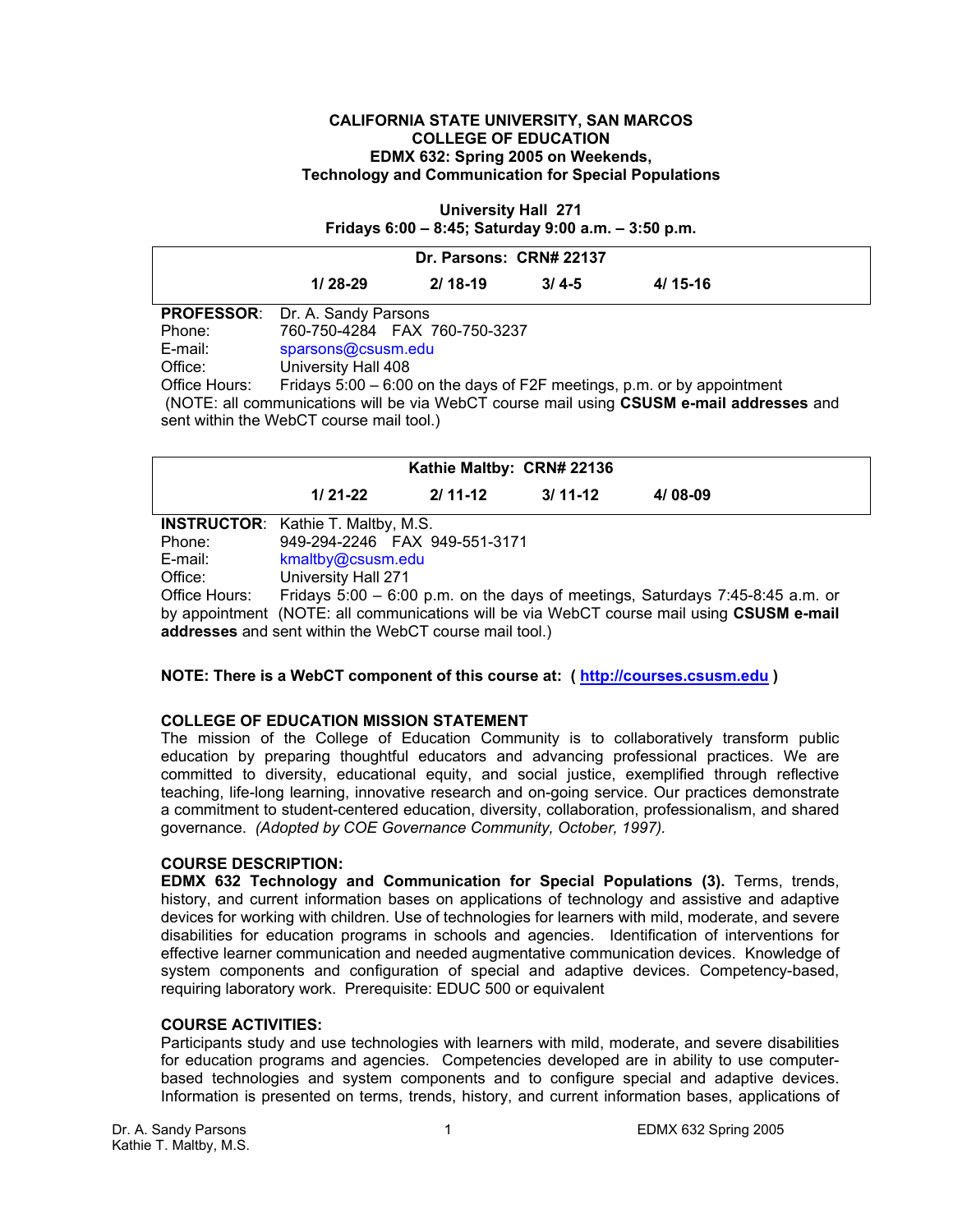technology and assistive and adaptive devices for work with children. This course is competencybased and requires laboratory work in addition to lecture and practice during scheduled class time. **COURSE PREREQUISITES:** 

Admission to the Preliminary Level I Mild/Moderate & Moderate/Severe Disabilities Education Specialist Program with or without Multiple Subjects/BCLAD. Successful completion of EDUC 500 or equivalent. Demonstration of a basic understanding and practical use of representative programs for instruction and teacher productivity including word processing, data bases, spread sheets, graphics, telecommunications, networking, and multi-media presentations is absolutely required.

### **REQUIRED TEXT AND MATERIALS:**

 Alliance for Technology Access (ATA) (2005). *Computer resources for people with disabilities: A guide to assistive technologies, tools and resources for people of all ages.* (4th Edition). The Alliance for Technology Access. Hunter House Publishers, Alameda, CA.

*AT Quick Wheel:* The AT Quick Wheel can be purchased from the Council for Exceptional Children (CEC) for \$7.95. To order, please call CEC at 888-232-7733 (Toll Free) or 866-915-5000 (TTY Toll Free) and request product number #P5550 for a single order. You may also email CEC with your inquires on how to purchase the AT Quick Wheel at service@cec.sped.org or online at: http://www.ideapractices.org/resources/tam/index.html

## **Maltby/Parsons 2005: Bound Reader, available at Copy Serve in San Marcos**

The Bound Reader, available at Copy Serve in San Marcos. (760) 599-9923, 754 South Rancho Santa Fe Blvd. Enter the first driveway off San Marcos Blvd. just west of Rancho Santa Fe Rd. and the Citibank, turn right in this drive and make an immediate left. The store faces San Marcos Blvd.

## **Supplies Required:**

University print card. You will be required to submit hard print copies of lab assignments printed in the lab. You may purchase this in Academic Hall 202. *This is a requirement*.

One 2" – three ring binder (For use in the Mouse House lab.)

A USB/flash drive for storage of documents. This lab does not have 3.5" drives!

We suggest you get together in teams to gather or purchase these materials to share.

 Velcro tabs or strips (self adhesive type) Hot Glue sticks (small or large) Hot glue gun (bring to share, not required to purchase) 4 small household soft sponges **Scissors** 

## **AUTHORIZATION TO TEACH ENGLISH LEARNERS**

This credential program has been specifically designed to prepare teachers for the diversity of languages often encountered in California public school classrooms. The authorization to teach English learners is met through the infusion of content and experiences within the credential program, as well as additional coursework. Students successfully completing this program receive a credential with authorization to teach English learners.

*(Approved by CCTC in SB 2042 Program Standards, August 02)*

## **TEACHER PERFORMANCE EXPECTATION (TPE) COMPETENCIES**

The course objectives, assignments, and assessments have been aligned with the CTC standards for Special Education Credential. This course is designed to help teachers seeking a California teaching credential to develop the skills, knowledge, and attitudes necessary to assist schools and district in implementing effective programs for all students. The successful candidate will be able to merge theory and practice in order to realize a comprehensive and extensive educational

Dr. A. Sandy Parsons 2 EDMX 632 Spring 2005 Kathie T. Maltby, M.S.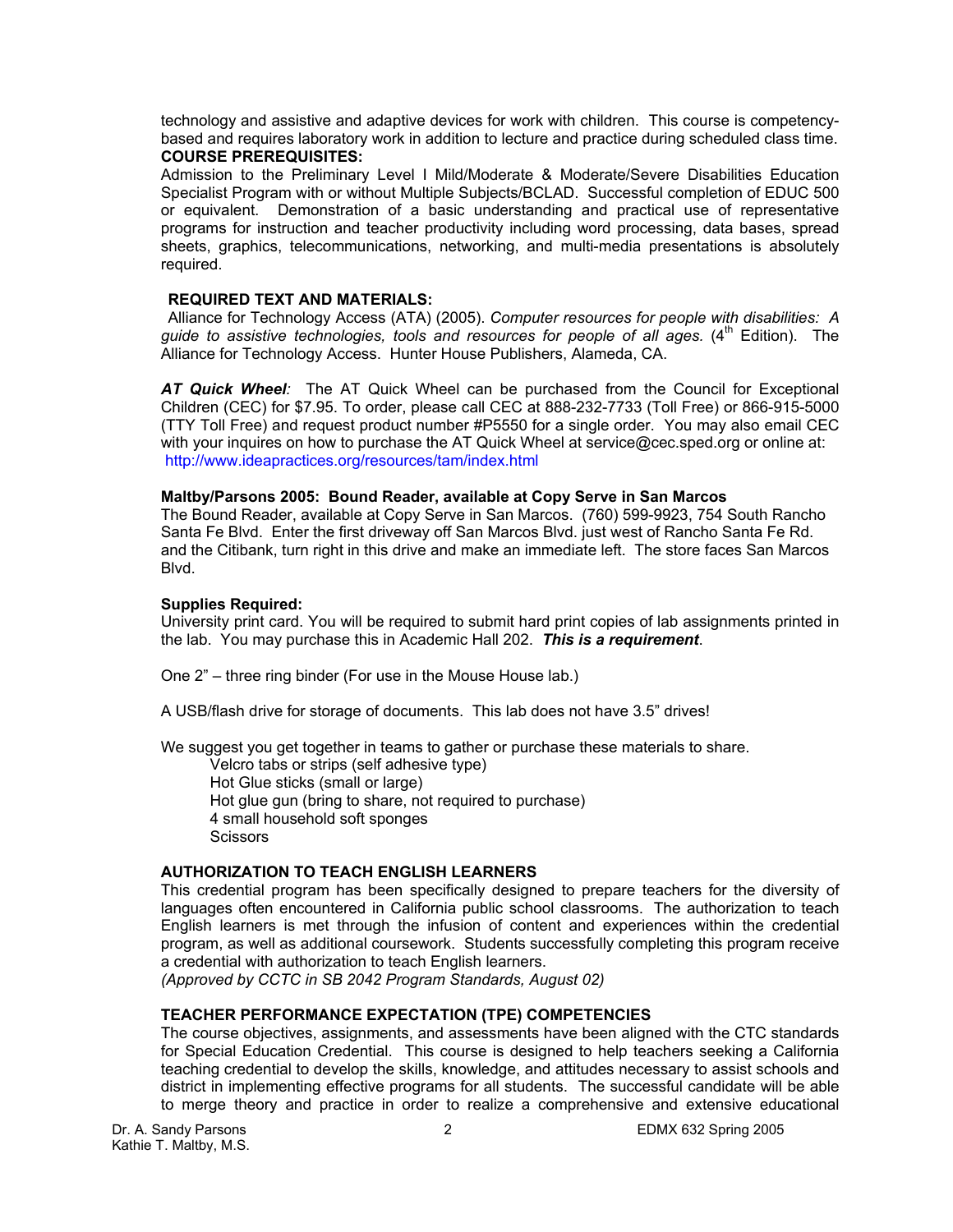program for all students. You will be required to formally address the following TPEs in this course (to be handed out in class):

## **COLLEGE OF EDUCATION ATTENDANCE POLICY**

Due to the dynamic and interactive nature of courses in the College of Education, all students are expected to attend all classes and participate actively. At a minimum, students must attend more than 80% of class time, or s/he may not receive a passing grade for the course at the discretion of the instructor. Individual instructors may adopt more stringent attendance requirements. Should the student have extenuating circumstances, s/he should contact the instructor as soon as possible. *(Adopted by the COE Governance Community, December, 1997).* Students arriving late, leaving class early, or coming back late from breaks will lose participation points. For weekend classes, the "lunch break" is only 30 minutes, bring your snacks and lunch with you to have outside of the tech lab. Remember: NO FOOD OR DRINKS IN THE COMPUTER LABS AT ANY TIME! Participation points will be deducted for food and drink in the lab at any time.

## **Weekend Courses:**

**You may not miss more than one weekend component and receive a grade of A. You may not miss one full Saturday and receive a passing grade. Weekend courses are VERY intense and strict attendance and fulfillment of all requirements is required to receive credit for the course. NO MAKEUPS! (one component = Friday night, Saturday a.m., or Saturday p.m. session).** 

**ASSIGNMENT POLICY**: Each assignment is due at the beginning of class on the date indicated on the syllabus. All work must be submitted to the professor in **hard copy format**. Students are required to keep a copy of all work (including lab assignments requiring papers and responses) in case any work becomes lost. Burden of proof of assignment completion is upon the student.

**MISSED LABS**: Students may (with consent of the professor) make up the lab work and submit the lab sheet. However, less than full points will be awarded as the student has missed the professor's instruction and supervised in-class group work with peers.

**Note**: If you have extraordinary circumstances in your life which will impact upon your attendance or assignments, please let us know. If you have any questions or concerns, please contact the instructor.

Plagiarism of any type will result in a failing grade. Students making unauthorized copies of copyrighted microcomputer software will receive a failing grade.

## **All proof of work accomplished is the responsibility of the student.**

It is strongly advised that students keep up with the assignments from week to week.

### **STUDENTS WITH DISABILITIES REQUIRING REASONABLE ACCOMMODATIONS**

Students must be approved for services by providing appropriate and recent documentation to the Office of Disable Student Services (DSS). This office is located in Craven Hall 5205, and can be contacted by phone at (760) 750-4905, or TTY (760) 750-4909. Students authorized by DSS to receive reasonable accommodations should meet with their instructor during office hours or, in order to ensure confidentiality, in a more private setting.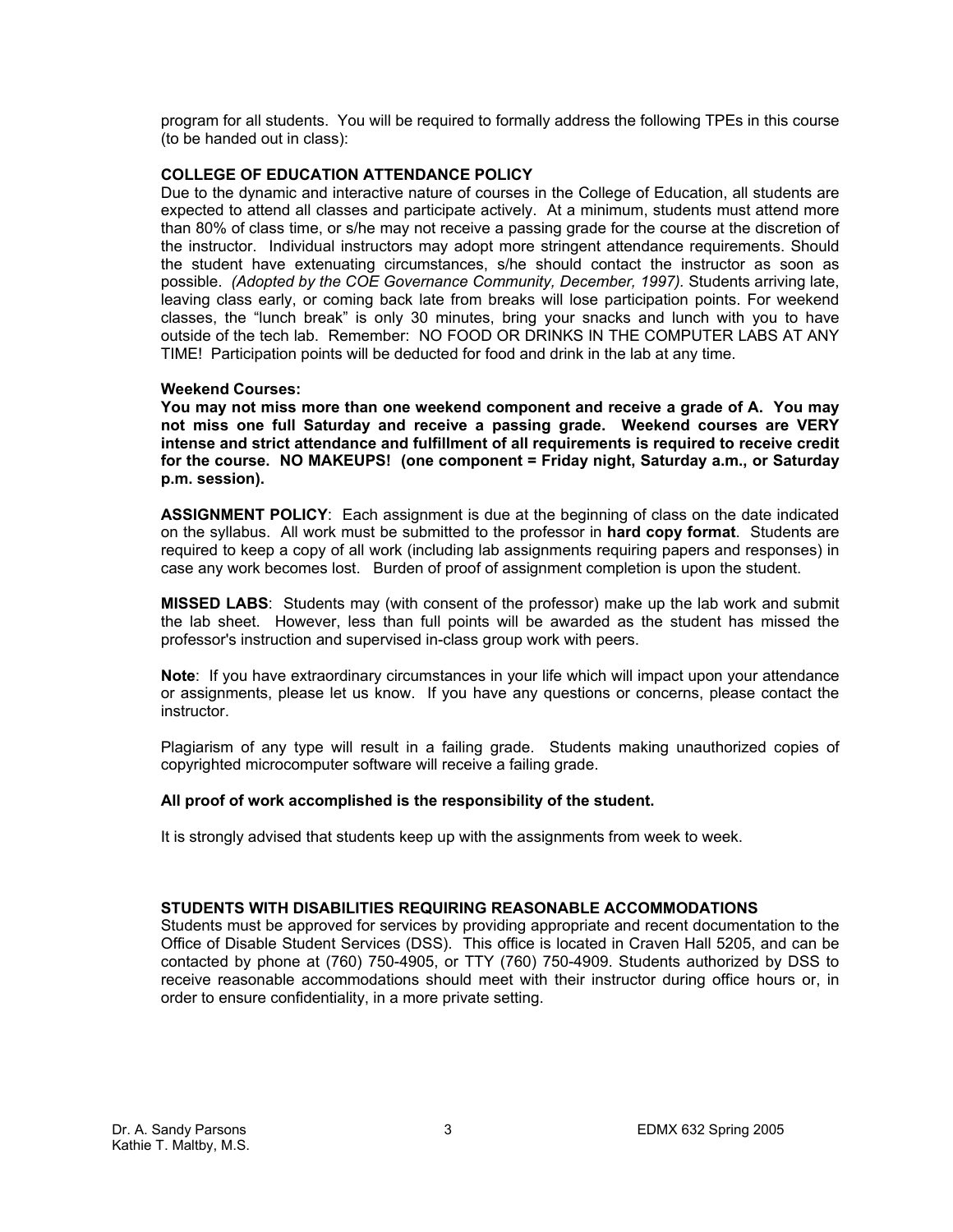## **SPECIAL EDUCATION SPECIALIST CREDENTIALS:**

## **CTC Level 1 Standards and Levels of Competence:**

The following table indicates the CTC Level I standards and level of competence addressed by EDMX 632 and the level (i.e., knowledge, application) at which each standard is demonstrated.

| M/M/S | M/M/S | M/M/S | M/M/S | M/M/S | M/M/S | M/M/S | M/M/S | M/M/S | M/M/S |
|-------|-------|-------|-------|-------|-------|-------|-------|-------|-------|
| 10    |       | 15    | 17    | 22    | 23    | 24    | 25    | 26    | . ລ=  |
| K/A   | K/A   | K/A   | K/A   | K/A   | K/A   | Α     | K/A   | K/A   | K/A   |

# **Table of CTC Level I Standards and Levels of Competence**

## **Key to Table Standards and Areas of Certification**:

10 Professional, legal and ethical practices

- 12 Educating diverse learners with disabilities
- 15 Managing learning environments
- 17 Assessment, curriculum, and instruction
- 22 Assessment and evaluation of students
- 23 Planning and implementing curriculum and instruction
- 24 Positive behavior support
- 25M/M Characteristics and needs of individuals with mild to moderate disabilities
- 25M/S Communication and Social Networks
- 26 Curriculum
- 27 Movement, mobility, sensory and specialized health care
- **M/M/S** = Common Mild/ Moderate and Moderate/Severe Education Specialist Competency
- **M/M** = = Mild/Moderate Education Specialist Competency
- **M/S** = Moderate/Severe Education Specialist Competency
- **K** = Competence at **knowledge** level
- **A** = Competence at **application** level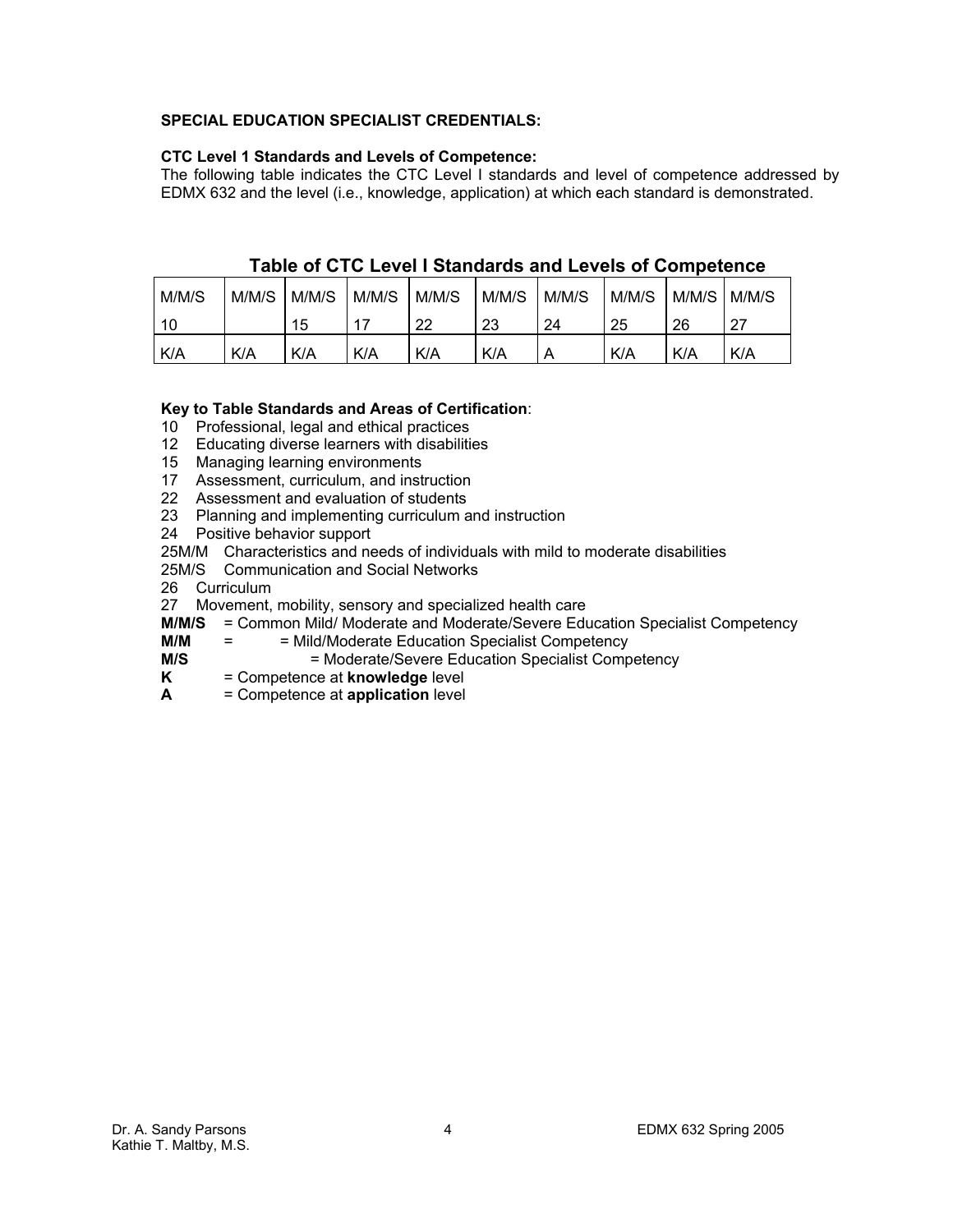**COURSE OBJECTIVES:** Upon completion of this course, students will be able to:

- 1. Identify terms, concepts, historical events and trends in the use of technology in general and special education programs.
- 2. Demonstrate an understanding of national, state and local laws, policies and procedures relating to technology and learners with special learning needs.
- 3. Identify learner characteristics and needs for the purpose of technology evaluations.
- 4. Become familiar with and able to utilize telecommunications, electronic databases, reference systems and networks to access information in regular and special education.
- 5. Identify for selection and use various resource agencies at national, state and local levels for improving the use of technology in the classroom to effect needed modification and adaptation of the learning environment for large and small group instruction.
- 6. Evaluate microcomputer software for its potential usefulness including possible adaptations and modification to the educational environment and/or devices for improving education programs for learners.
- 7. Plan for the practical application for instructional use of computers; select, evaluate and use educational hardware and software, and design classrooms for the use of computer assisted instruction for various groups of learners.
- 8. Become familiar and utilize telecommunication and utility programs to access information bases in regular and special education through Internet use.
- 9. Plan the use of technology that can be used to assist/enable persons with physical disabilities in approaching the learning process and environment.
- 10. Explain how to evaluate the effectiveness of technology applications and devices for individual learners in special education programs.
- 11. Acquire competencies in configuring and using adaptive devices
- 12. Acquire competencies in configuring and using specialized software such as:
	- My Own Bookshelf©

IntelliTallk II© (talking word processor) Boardmaker© (picture communication boards)

### **Topics**:

- \* Use of computer-based assistive technologies, and system components
- \* Configurations of system components to support peripherals
- \* Terms, concepts, history and trends in assistive technology
- \* Software selection and evaluation for individual learners with special needs
- \* Planning use of technology for exceptional learners
- \* Use of alternative input/output devices
- \* Computer assisted instruction
- \* Use of computer-based technology within appropriate subject areas and grade levels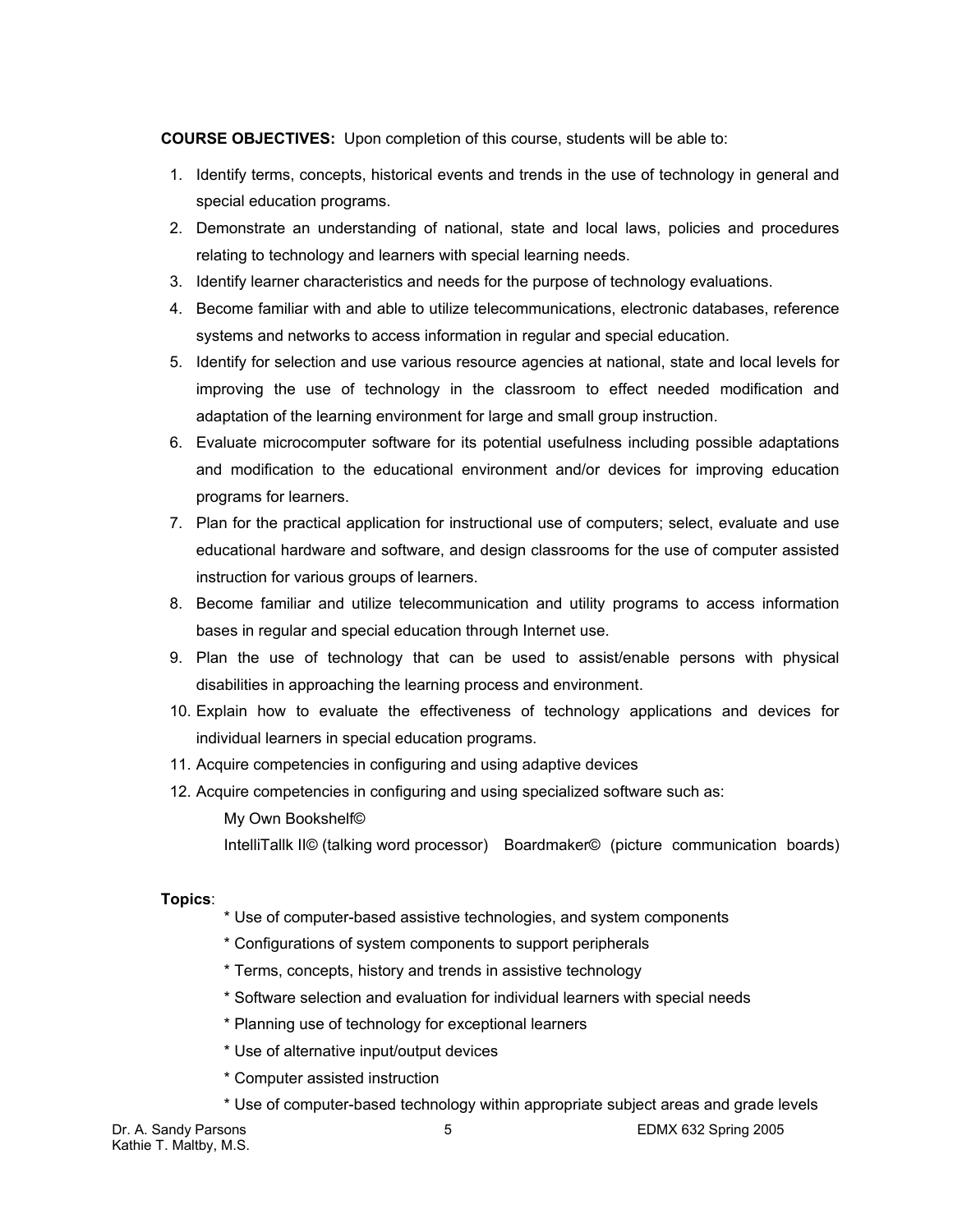- \* Enhancement of problem solving skills, critical thinking skills, and creative processes
- \* Integration of computer-based applications into instruction in regular and special
- \* Education classrooms.
- \* Use of the internet as a multifaceted education tool
- \* On-line research:
- \* Education/special education sites
- \* Curriculum, lesson plans, and other education materials.
- \* Use of IntelliTools™ Software and IntelliKeys™ keyboards for education

| *Collaboration/Participation<br>12 session at 10 points each<br>session   | 120 | (be sure to sign in each class section)               |
|---------------------------------------------------------------------------|-----|-------------------------------------------------------|
| Lab Assignments<br>$(12 \text{ } \textcircled{2} 10 \text{ points each})$ | 120 | (be sure to turn in your lab sheet for lab<br>points) |
| <b>Standards Based Curriculum</b><br>Project and Paper (Pairs/Trios)      | 60  |                                                       |
| Presentation of Project by entire<br>group                                | 15  |                                                       |
| Vendor Project (Individual)                                               | 50  |                                                       |
| Reading Reflections (4 @ 25<br>points each)                               | 100 | (Formats will be provided)                            |
| Web CT assignments (20) points<br>per session)                            | 80  |                                                       |
| <b>Course Reflection</b>                                                  | 20  |                                                       |
| <b>TOTAL POINTS</b>                                                       | 565 |                                                       |

## **COURSE REQUIREMENTS**

## **ASSIGNMENT DESCRIPTIONS AND POINTS FOR MEETING COURSE OBJECTIVES:**

### **\*Collaboration and Participation: (12 class sessions @ 10 points each = 120 points)**

For each class, points will be assigned for cooperation, flexibility, and participation in the labs. Please note the very strict COE attendance policy. You may not miss more than one weekend component and receive a grade of A. You may not miss one full Saturday and receive a passing grade. Weekend courses are VERY intense and strict attendance and fulfillment of all requirements is required to receive credit for the course. NO MAKEUPS! Please see the attendance policy statements at the beginning of the syllabus.

**Absolutely no food or drink is allowed in the lab at any time.** This is a University policy. Please keep all snack and water bottles in your back packs or under the tables. Points will be deducted for food or drink in the lab

## **\*Lab work in class and required lab work sheets: (12 @ 10 points each) = 120 points)**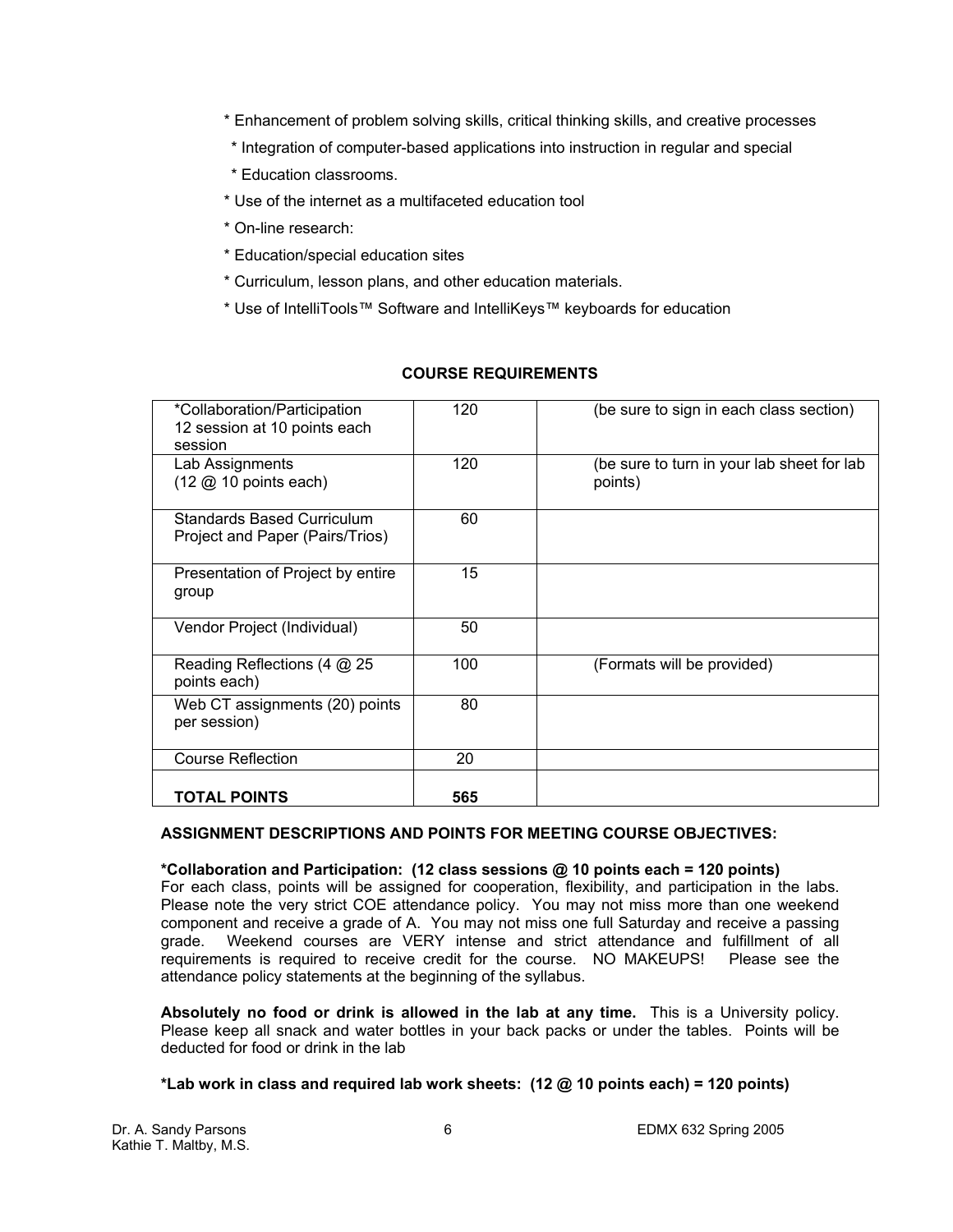There will be a lab activity which requires in-class work and a lab sheet for each class day. Be sure to get the lab sheet from your bound reader, do the work, fill it out, and return it to the instructor to get the full points. Missed labs may be made up with the consent of the instructor, but not for full points. In cases of absence, see the instructor. Be sure to read the COE attendance policy.

**MISSED LABS**: Students may (with consent of the professor) make up the lab work and submit the lab sheet. However, less than full points will be awarded as the student has missed the professor's instruction and supervised in-class group work with peers.

### **Examples of Labs:**

Switch/software lab Software evaluation lab Make it take it low-tech lab

### **Policies for Lab Use:**

**Absolutely no food or drink in the lab**, Store all equipment and clean up lab before leaving class, Assure that every one in the group participates in the lab work Respect for the instructors and guest speakers Respect for fellow classmates Arrival on time to class, return from breaks, Staying for the full class period

### **\*Standards Based Curriculum Project and Paper (60) with Presentation (15) (Groups of 2 or 3, for a total of 75 points)**

Team creation of standards based lesson, software and class presentation. The format included in bound reader.

**\*Vendor Project (Individual, 50 points).** Each student will be required to contact vendors and research assistive technologies in one specified area. Student will submit a paper based upon this review. (Format included in bound reader).

#### **\*Reading Reflections: (Individual, 4 @ 25 points each = 100 points total)**

Reading reflections will be based on text readings. Format/prompts are found in your bound reader.

**\*WebCT work: (4 X 20 = 80)** All WebCT postings are due on the date indicated in the syllabus. The web sessions will be de-activated within one week after the due date. All late postings will be accepted only at the discretion of the instructor and if accepted will receive reduced points.

**\*Course Reflection: (20 points)** The course reflection is due one week after the last weekend of the course. This reflection is to be completed using the Course Assignments Tool.

**\*All assignments are due on the date stated on the course schedule. All late assignments will be accepted only at discretion of the instructor and will receive late point deductions.**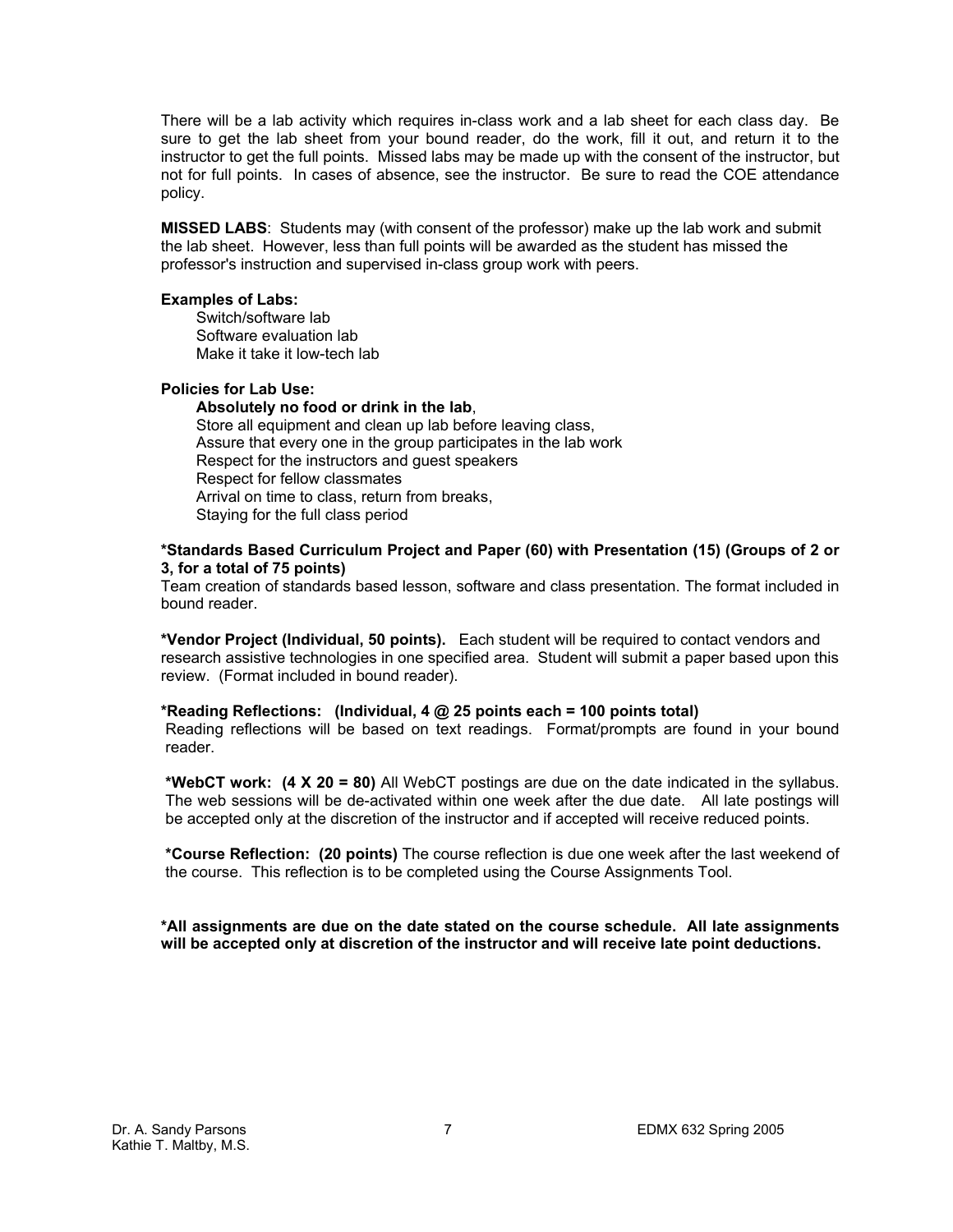## **GRADING STANDARDS:**

Points will be totaled for all assignments and percentages will be calculated. Grades are then computed according to the following scale:

### **GRADING SCALE: (represents percentages of total points)**

| $93 - 100 = A$ | $90 - 92 = A -$ | $87 - 89 = B +$ |
|----------------|-----------------|-----------------|
| $83 - 86 = B$  | $80 - 82 = B -$ | 77 - 79 = C+    |

Points below 79 = F (grade of C+ or better required to count course on the credential program)

## **Grading Rubrics: Criteria for Grading Assignments:**

A (93%) Outstanding work on assignment, excellent syntheses of information and experiences, great insight and application, and excellent writing,

B (83%) Completion of assignment in good form with good syntheses and application of information and experiences, writing is good,

C (73%) Completion of assignment, adequate effort, adequate synthesis of information and application of information and experiences, writing is adequate.

### **Criteria for Grading the Course:**

A (93%) Outstanding work on all assignments, excellent syntheses of information and experiences

B (83%) Completion of all assignments in good form with adequate syntheses of information and experiences

C (73%) Completion of all assignments, minimum effort, minimal synthesis of information and experiences.

## **Criteria for Grading Participation, and Attendance Requirements**:

Participation points will be assigned on the following criteria: collaborative cooperation in all labs, classes, and group assignments; enthusiasm for the content and activities; respect for the speakers; patience and flexibility with the technology; appropriate use of the lab, hardware and software. Respect for the lab environment and equipment, e.g. absolutely not food or drink in the lab.

 Please note the very strict COE attendance policy. You may not miss more than one weekend component and receive a grade of A. You may not miss one full Saturday and receive a passing grade. Weekend courses are VERY intense and strict attendance and fulfillment of all requirements is required to receive credit for the course. NO MAKEUPS!

### **ALL UNIVERSITY WRITING REQUIREMENT**

Every course at the university must have a writing requirement of at least 2500 words. In EDMX 632, this requirement is met via Standards Based Curriculum Project and Paper, the Vendor Project, the Reading Reflections, and the Web CT discussion board work.

### **CAL STATE SAN MARCOS ACADEMIC HONESTY POLICY**

"Students will be expected to adhere to standards of academic honesty and integrity, as outlined in the Student Academic Honesty Policy. All written work and oral assignments must be original work. All ideas/materials that are borrowed from other sources must have appropriate references to the original sources. Any quoted material should give credit to the source and be punctuated with quotation marks.

Students are responsible for honest completion of their work including examinations. There will be no tolerance for infractions. If you believe there has been an infraction by someone in the class, please bring it to the instructor's attention. The instructor reserves the right to discipline any student for academic dishonesty in accordance with the general rules and regulations of the university. Disciplinary action may include the lowering of grades and/or the assignment of a failing grade for an exam, assignment, or the class as a whole."